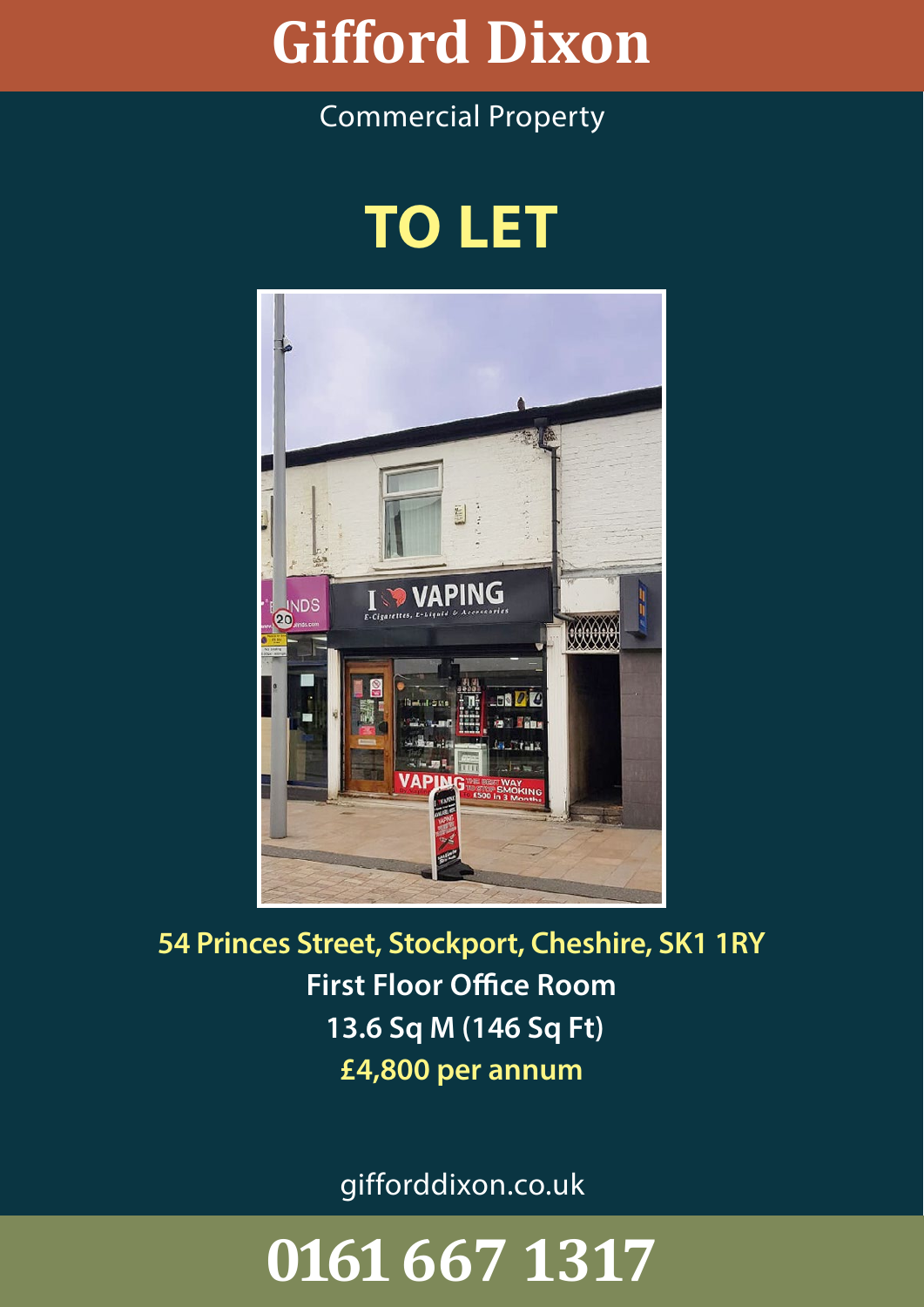### W **Gifford Dixon**

#### **LOCATION**

The property is situated in a prominent position on the pedestrianised Princes Street in Stockport Town Centre and overlooks the Red Rock retail, restaurant, and cinema development to the rear. Any business locating here will have the benefit of through traffic between these two principle areas.

Other nearby national occupiers include Rymans, Greggs and Bon Marche.

#### **DESCRIPTION**

The property comprises a traditionally constructed two storey mid-terraced property, with brick elevations and pitched slate covered roof.

The subject of this letting is a single first floor office to the front of the building. There is also a shared kitchen and toilet facility to the rear of the first floor and access to the offices is provided to the rear of the building.

#### **ACCOMMODATION**

A single first floor office to the front of the building is available, measuring 13.6sm (146 Sq. Ft), plus access to the shared W/C and kitchen facility to the first floor.

#### **LEASE TERMS**

This office is available on a minimum 3 year sub-lease agreement.

#### **RENT**

**£4,800 per annum (£400 pcm)** on an inclusive agreement to include rent, utilities, rates and use of the common parts.

#### **LEGAL COSTS**

The ingoing tenant is to be responsible for the reasonable costs in drafting the lease/ licence agreement.

**EPC**

E (103)

#### **VIEWINGS**

Strictly by appointment with :

## **Gifford Dixon**

**Commercial Property**

**Steven Gifford-Dixon** T: 0161 667 1317

M: 07779 263914 E: steven@gifforddixon.co.uk

Subject to contract 15th August 2019

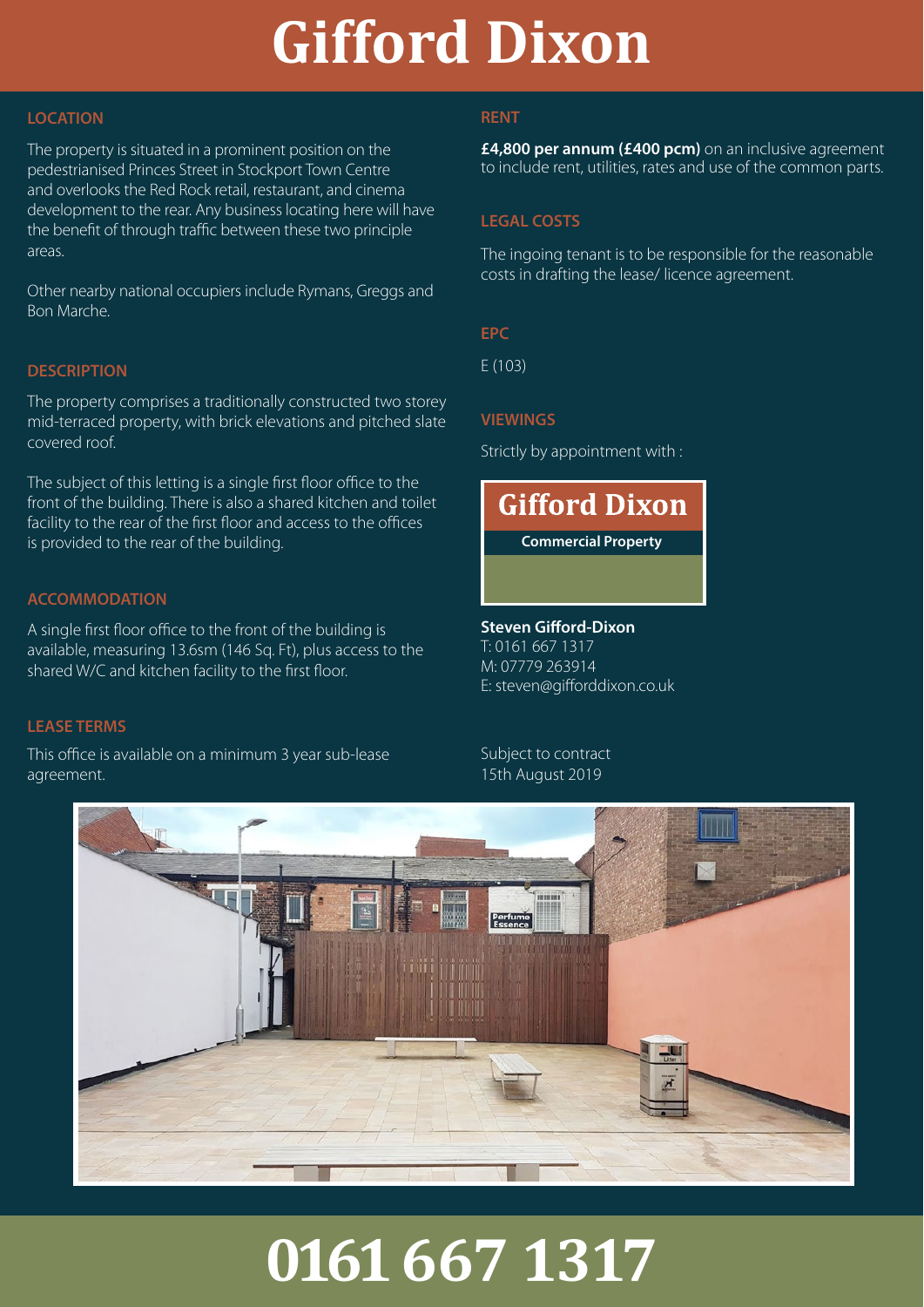# **Gifford Dixon**